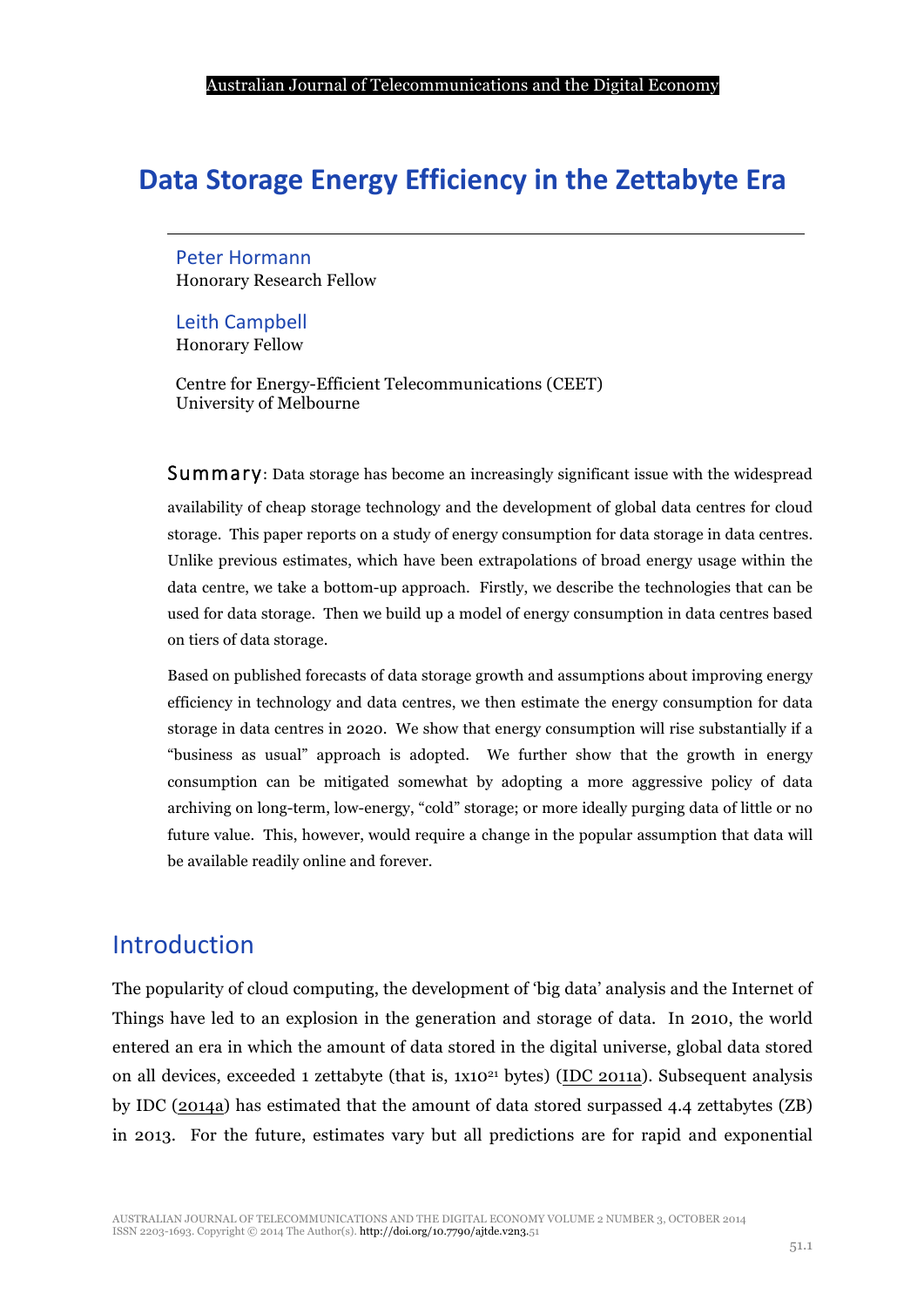growth in storage. IDC foresees the digital universe increasing by ten times between 2013 and 2020, with a predicted 44 ZB of data stored by 2020.

Another paper in this issue (Zwolenski 2014) describes what is driving this remarkable growth in data storage. Our concern here is with the technologies used to provide data storage and their likely evolution that could limit the amount of energy required for storage. We expect that, even with an optimal mix of technologies, total use-phase energy for storage will continue its inexorable rise given the ever-increasing demand. Better data handling can go some way to mitigating the increase in demand, which is the subject of a third paper (Lambrechts 2014) in this issue.

The rise of large, modern data centres has been generally beneficial for energy efficiency. For enterprises, relatively small and inefficient data centres can be replaced by very large, shared data centres. In the consumer market, the growth in end-user personal storage is slowing and one can envisage that most end-user storage in the future will be in the cloud (Gartner 2012). It is estimated (Seagate 2014a), for example, that in 2010 62% of data storage products were destined for end-user devices, while the prediction for 2020 is that 61% of data storage will, by contrast, be delivered via cloud applications.

Very large data centres can concentrate the effort to drive greater energy efficiency. Such efforts will, however, be limited by the technologies available for storage. This paper is concerned with the storage technologies, their use-phase energy consumption, and their likely evolution. We first outline the available storage technologies and describe their energy use. We then consider the future mix of technologies that could be used to provide a more energy-efficient future for data storage. We show, however, that even with a judicious mix of technologies for online and offline (or cold high latency) storage, total energy use will continue to rise rapidly if the demand for storage continues as predicted. We conclude with some remarks about sustainability of storage solutions into the future.

## **Storage Technology**

One reason that storage has become ubiquitous is that it is readily available and cheap. In the period from 1956 to 2005, the storage density of a hard disk drive increased by 50 million times (Walter 2005), a year-on-year increase of 43.6%. In 1956, an IBM 5 MB hard disk drive cost US\$ 50,000 and weighed over 1000 Kg (Komorowski 2014) – see Figure 1.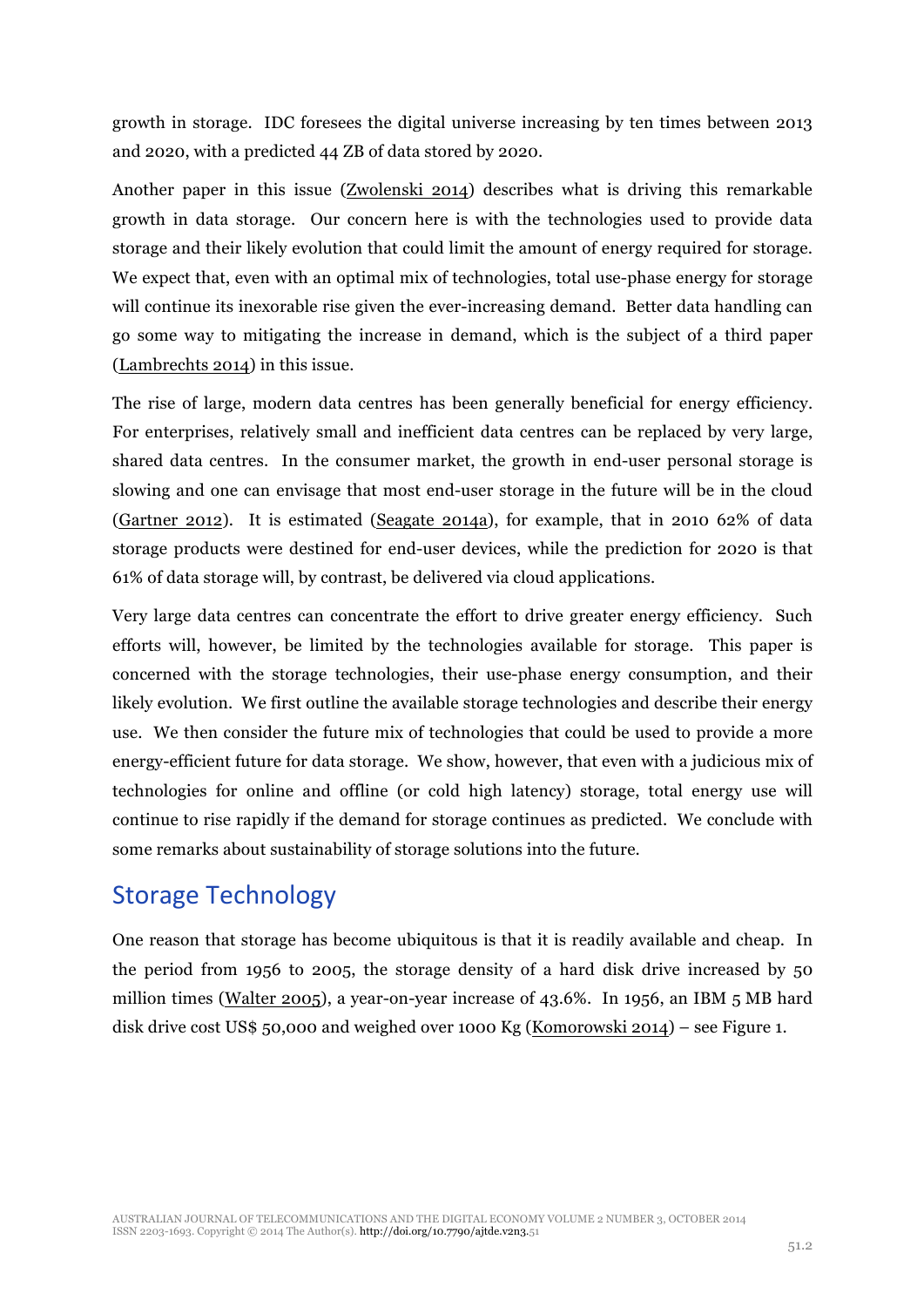

Figure 1: A 5MB IBM hard disk drive is loaded onto an aeroplane in 1956 Source: https://twitter.com/HistoricalPics/status/419449414533783552/photo/1, retrieved 28 July 2014

Today, a 3 TB hard disk drive costs about US\$ 100, or about US\$ 0.03 per GB. A graph of hard disk drive cost, plotted on a logarithmic scale in Figure 2, shows the "precipitous drop in prices that has occurred over the last 35 years of innovation and increasing storage demand" (Komorowski 2014).



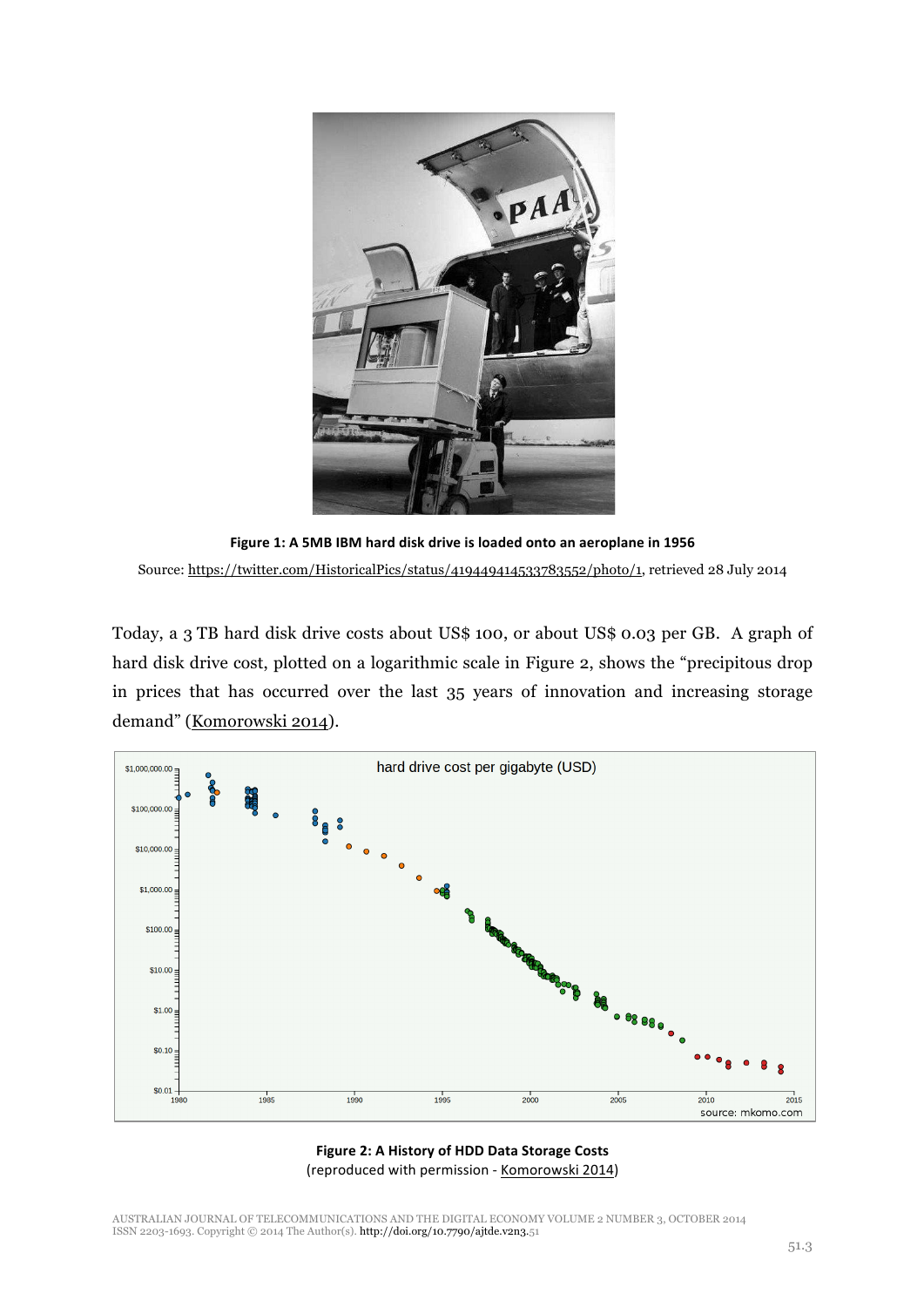In this section, we describe the most common data storage technologies and outline their energy requirements.

#### Hard Disk Drives

Hard Disk Drives (HDDs) have been the mainstay of data storage for more than 50 years. A HDD includes spinning disk platters that are magnetically written to and read from via heads moving across the platter surfaces. HDDs have three key components requiring power – the spindle motor, the read/write head control and the device electronics (central processor, cache memory, input-output (IO) interface). Of these, the spindle motor consumes the largest amount of energy especially when spinning up from a stopped state. HDDs have a range of possible power states that include parking the head activity, stopping or slowing down the spindle motor, and ultimately shutting down the device electronics (no IO possible). Where a spindle motor has been turned off, it can take up to 10 seconds or more for the hard disk drive to resume normal operations.

HDD spindle speeds are typically 4,800, 5,400 or 7,200 revolutions per minute (RPM). To reduce rotational latency (time for the right information to spin around underneath the head), high performance enterprise hard disks often spin at 10,000 and sometimes 15,000 RPM. HDDs with lower spindle speeds and smaller platter sizes require less power to be drawn by the spindle motor. Reducing the HDD physical size from 3.5-inch (8.89 cm) format to 2.5-inch (6.35 cm) format can provide a 45% to 50% reduction in power usage for equivalent spindle speeds and performance, but cannot offer the same energy use per storage (in W/TB) and per physical equipment rack storage density.

Both Seagate and Western Digital have recently commercialised 6 TB 3.5-inch HDDs. Costing US\$ 600 to US\$ 800, they are currently 3 to 4 times more expensive per TB to purchase than 3 TB HDDs. Nonetheless, 6 TB HDDs do offer twice the data density and approximately half the W/TB of 3 TB units. The price of 6 TB drives will no doubt decline as manufacturing scale and demand increase.

The latest Western Digital (HGST 2013) 6 TB 3.5-inch HDD is the first commercial HDD that is hermetically sealed with helium, rather than air (Electronista 2013). The use of helium (being lighter than air) reduces internal turbulence caused by the spinning platters and, as a result, saves power and lowers the operating temperature. When configured with a SAS 6 Gb/s interface, it typically consumes 8.8 W (1.467 W/TB) when active at 7,200 RPM and 5.7 W (0.95 W/TB) when idle. As at June 2014, Amazon.com pricing is about AU\$ 750  $-$  or AU\$ 125/TB.

Seagate's equivalent Enterprise 6 TB HDD (with a SAS 12 Gb/s interface) has a specified power consumption of typically 11.9 W (1.98 W/TB) when active at 7,200 RPM and 8 W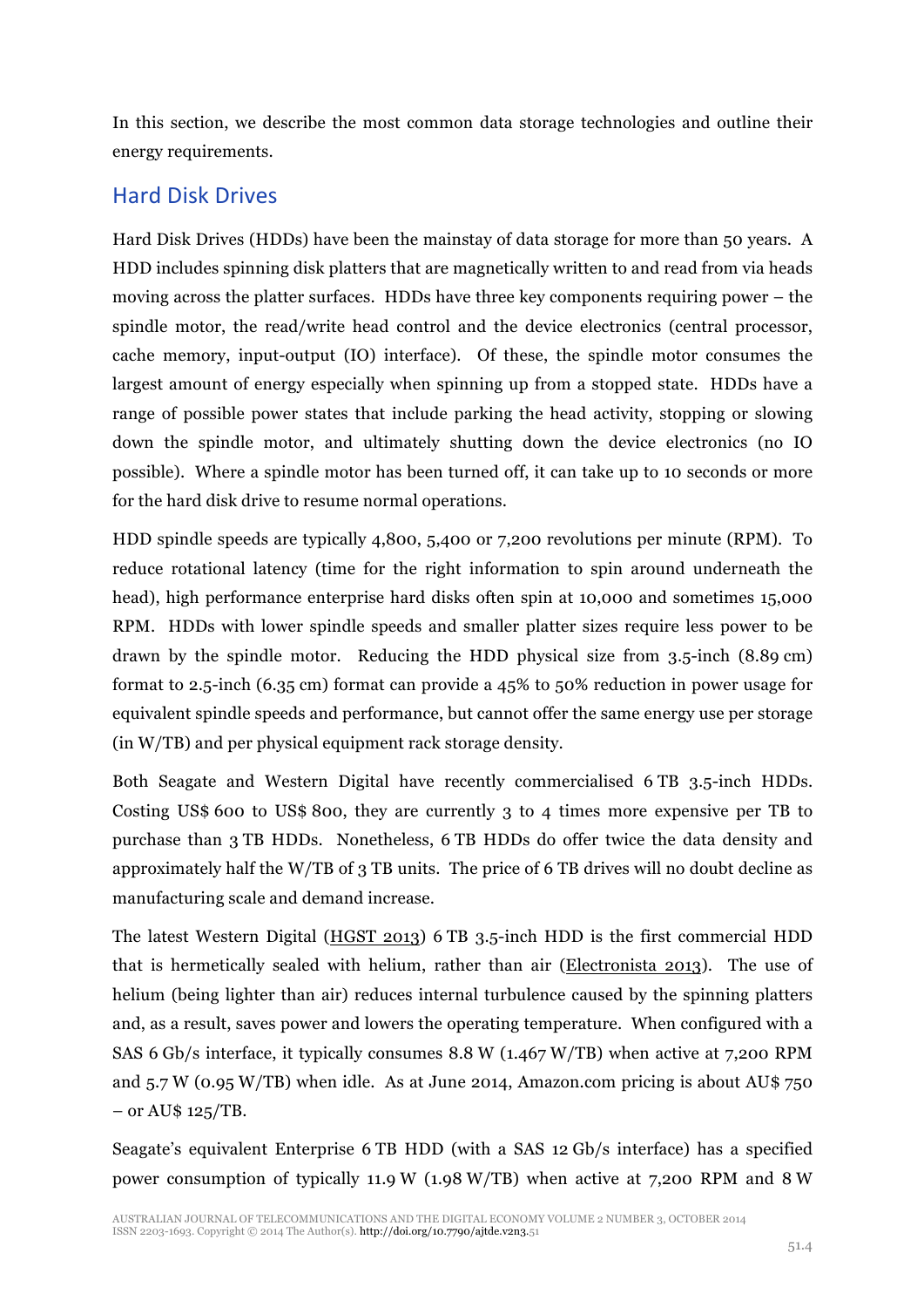(1.33 W/TB) at idle (Seagate 2014b). As at June 2014, Amazon.com pricing is about AU\$ 725 – or AU\$ 121/TB.

In August 2014 Seagate (Seagate 2014d) announced the commercialisation of the world's first 8 TB 3.5-inch HDD for high capacity enterprise and cloud storage applications. At the time of this article's publication, Seagate was yet to publish pricing and technical specifications, but it is assumed that the W/TB has continued to improve. By 2020, the data storage capacity of a 3.5-inch HDD is foreshadowed to be at least 20 TB (Merian 2013) for similar energy consumption as today's HDDs.

#### Solid State Drives

Solid State Drives (SSDs) have no moving parts and therefore generate no sound or vibration. They are comprised of an embedded processor (caching, encryption, data maintenance), non-volatile memory (e.g. flash memory), and IO interface.

SSDs are typically used in three different deployment configurations – as server installed cache, storage installed cache, and finally as an all-SSD storage array (i.e. no HDDs). Today, SSDs are commonly used for improving the analytics performance on big data sets where the processing of the data is constrained by IO throughput. The cost-optimal deployment configuration for using SSD to improve IO throughput will ultimately depend on the nature of the data analysis. Data that is being repeatedly read can be optimised with serverinstalled or storage-installed cache. For data sets that are sequentially (rather than recursively) being read, then all-SSD storage may be preferable.

SSD active state power consumption is typically 2 to 3 watts. Idle state (i.e. no IO) power is typically about 1 watt. With a low power consumption and no moving parts there is little heat generated by SSDs. Seagate 1200 SSD (Seagate 2014c) supporting 800 GB and SAS 12 Gb/s interface in a 2.5-inch form factor consumes 4.05 W (5.06 W/TB) when active and 3.0 W (3.75 W/TB) when idle. As at June 2014, Amazon.com pricing is AU\$ 2,735 (or AU\$ 3,418/TB – 27 times more expensive per TB than current generation 6 TB HDDs).

Despite the high cost per TB of SSD, it can offer energy reductions and overall cost savings when the delivery of frequently accessed files is a primary deployment requirement. See the EMC example shown in Figure 3.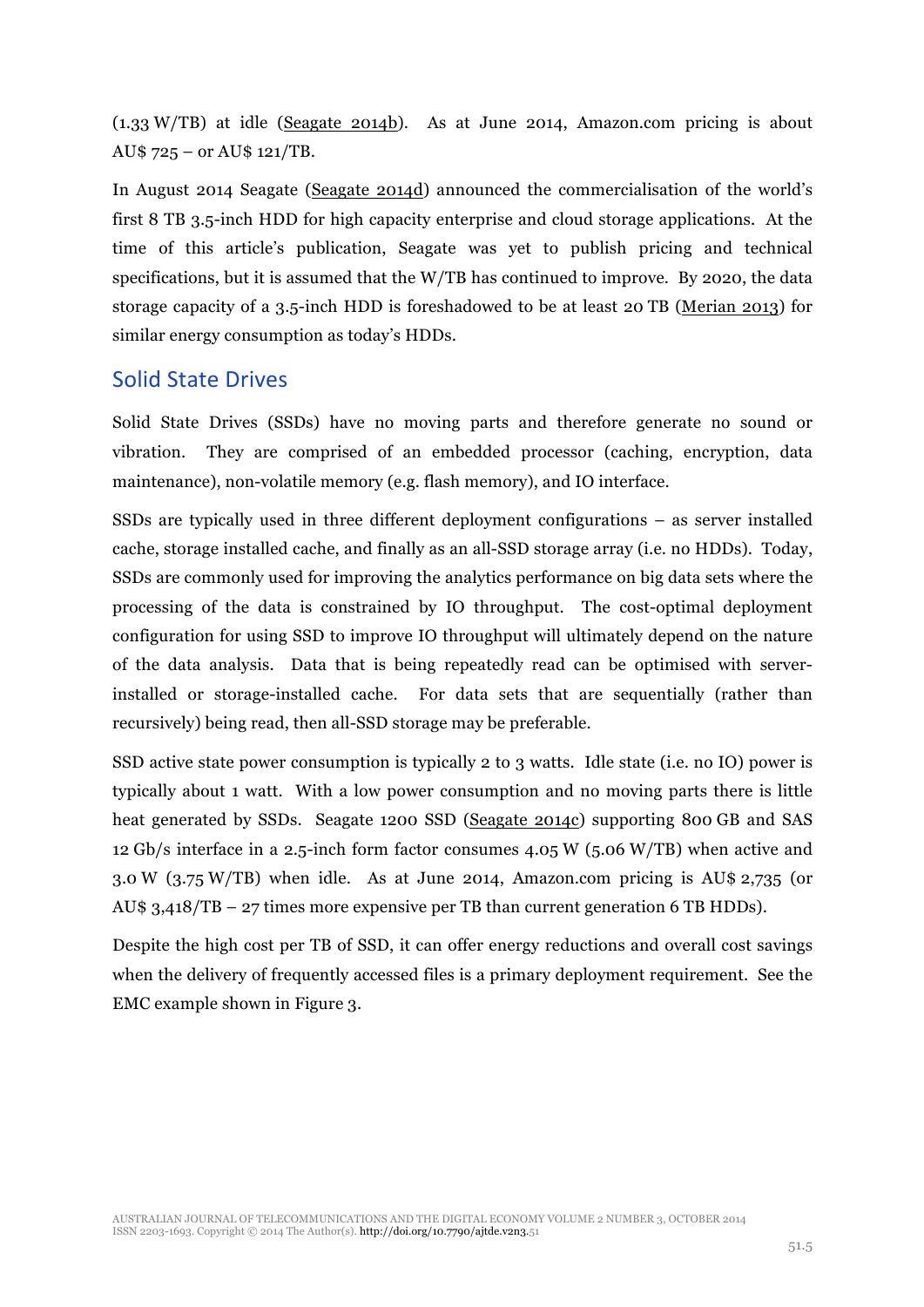

Figure 3: Example of SSD versus High-Performance HDD Performance Savings (EMC 2012 – Figure 2)

#### Solid State Hybrid Drives

Solid State Hybrid Drives (SSHDs) are a relatively new category of data-storage device introduced by Seagate in 2011. They combine the data-density and low cost of the HDD with the performance of an SSD for little more than the cost of a regular HDD. For example, in a data-centre application an SSHD with 32 GB of solid state memory can offer three times the data-retrieval performance of a 15,000 RPM enterprise-grade HDD (Storage Review 2014). Industry testing has shown the Seagate Enterprise Turbo SSHD is currently the world's fastest HDD. As SSD pricing continues to decline, SSHD technology could be seen as an intermediate gap technology that will extend the life of the spinning hard disk until the price and storage density of SSD perhaps becomes attractive for all applications.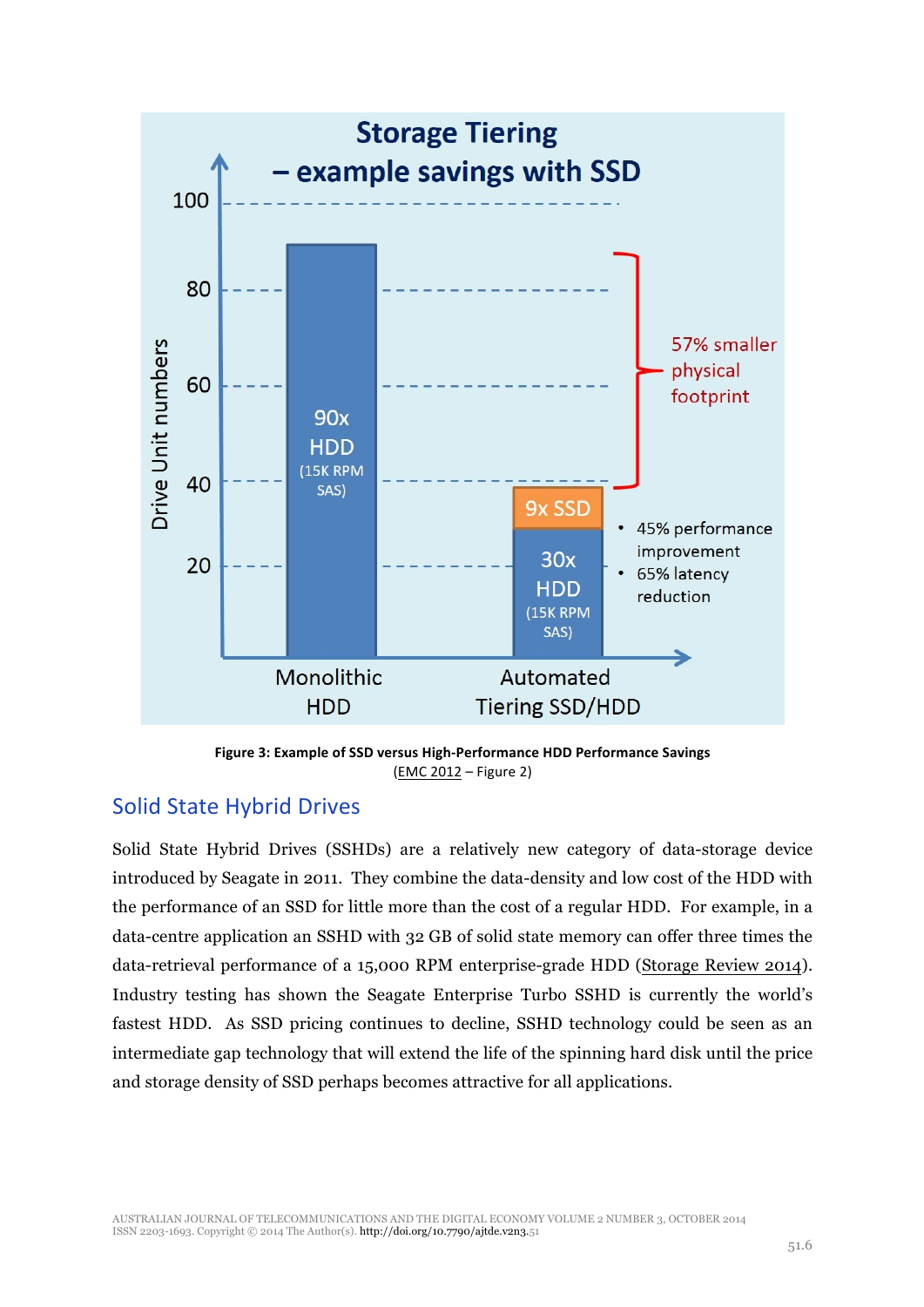#### **Massive Array of Idle Disks**

A Massive Array of Idle Disks (MAID) can be used for short-term storage and staging of backup and archive data. MAID is based on HDD storage arrays where inactive HDD units are "spun down" to a lower speed or stopped altogether. MAID-enabled storage arrays are suitable for data that needs to be accessed infrequently and can tolerate high latency of accessibility. Given up to 80% of the power drawn by a storage array is consumed by spinning HDD units, powering down inactive HDD units can substantially reduce system power and cooling costs, increase HDD deployment density (saving data-centre floor space), and also prolong the service lifetime of the HDDs. However, when data is requested from a stopped HDD unit, it can take tens of seconds for the HDD to spin up and be ready for access. This has been seen as a significant negative performance impact on MAID 1.0 systems; subsequently, MAID 2.0 has been specified, which implements additional power states that enable disks to be more quickly "spun up" from slower-spinning states to being fully operational. MAID is a standard defined by the Storage Networking Industry Association (SNIA).

For example, SGI reports (SGI 2010) that its COPAN enterprise MAID storage has a maximum of 25% of HDDs powered at any one time and is therefore at least 75% more energy efficient than traditional, always-spinning HDD storage solutions. It also reports that the service life of the HDDs is extended by more than six times. Where there are industry concerns regarding HDD reliability (e.g. ability to reliably start up after long periods of inactivity), SGI array management software periodically exercises all disks to monitor and maximise HDD health and data storage reliability.

While MAID may extend the service lifetime of HDDs, warranty periods are currently 3 to 6 years and, as such, HDDs can only be considered a short-term (up to 6 years) archival storage solution before the data needs to be migrated to other storage media (or purged).

### Magnetic Tape and Virtual Tape Libraries

Magnetic tape data storage is used for data backup and for medium-term (up to 30 years) data archiving. The dominant formats today are LTO (Linear-Tape-Open) and Super-DLT (Digital Linear Tape), which use tape cartridges and auto-loaders to form a large volume tape library. Magnetic tape can experience problems with media degradation (e.g. due to tape spooling) and tape media management (e.g. lost tapes, incomplete backups). There are just two predominant tape manufacturers remaining today, Fujifilm and Sony.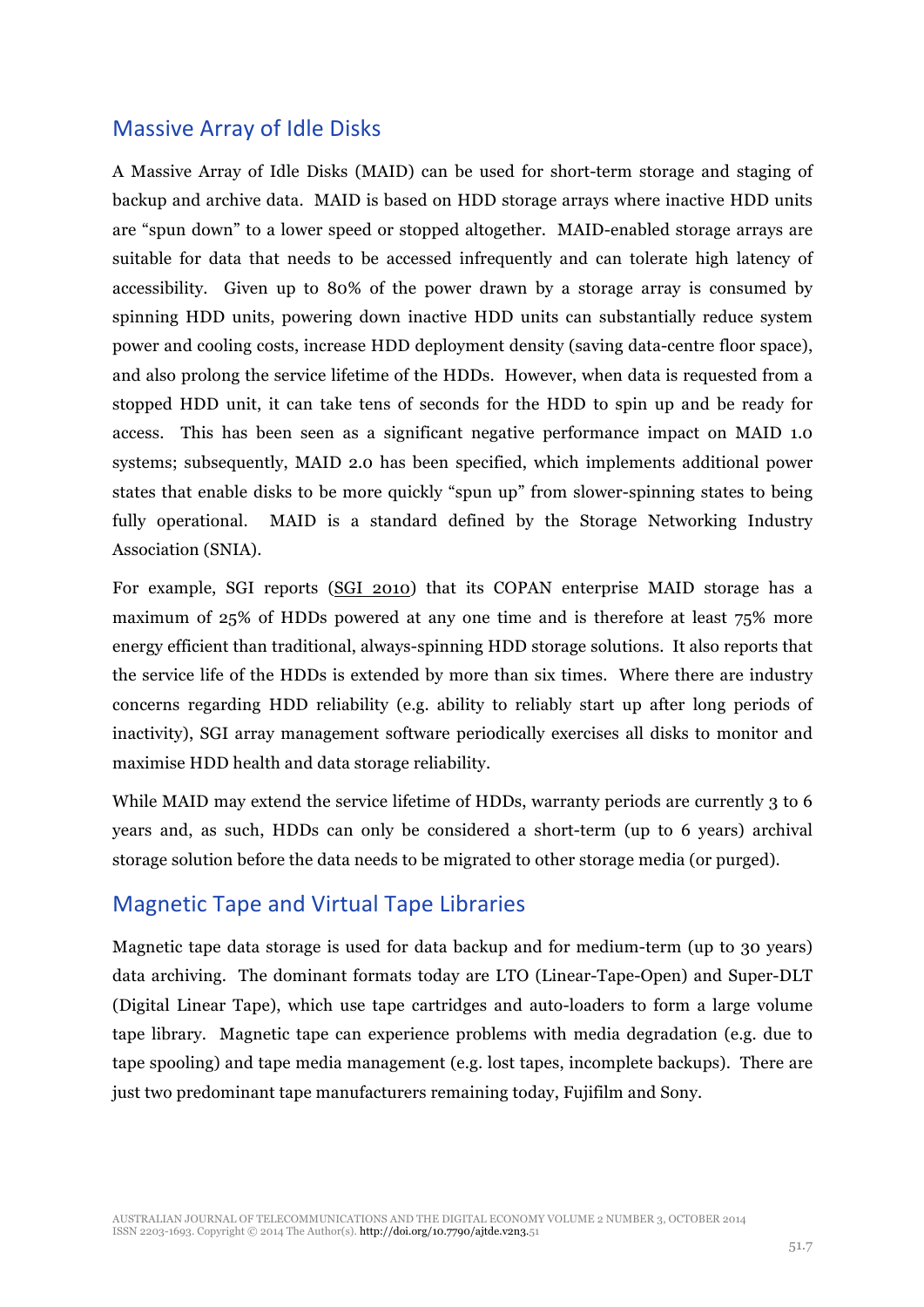The magnetic tapes themselves use no power when stored in an archive, although there is a small amount of continuing energy use by the tape libraries and systems used for archiving and retrieval. Power is only used, if ever, to retrieve data or to re-write on the tape.



**Figure 4: Magnetic Tape Cartridge Capacity Trends** (**IDC 2014b**)

Rather than using physical tape cartridges, there is some industry move towards Virtual Tape Libraries (VTLs) using HDD storage arrays or as a cloud service. A VTL cloud service simply emulates the physical tape drive functions across a network and can potentially connect to backup and archiving applications provided as cloud storage services. This is an effective means of providing higher performing backup capabilities that shorten data backup processes. While VTLs can be considered a good short-term (up to 5 years) backup solution, they are not able to provide long-term reliable and cost effective archival storage due to the risk of drive motor failure and the difficulties of warehousing the media outside of the data centre.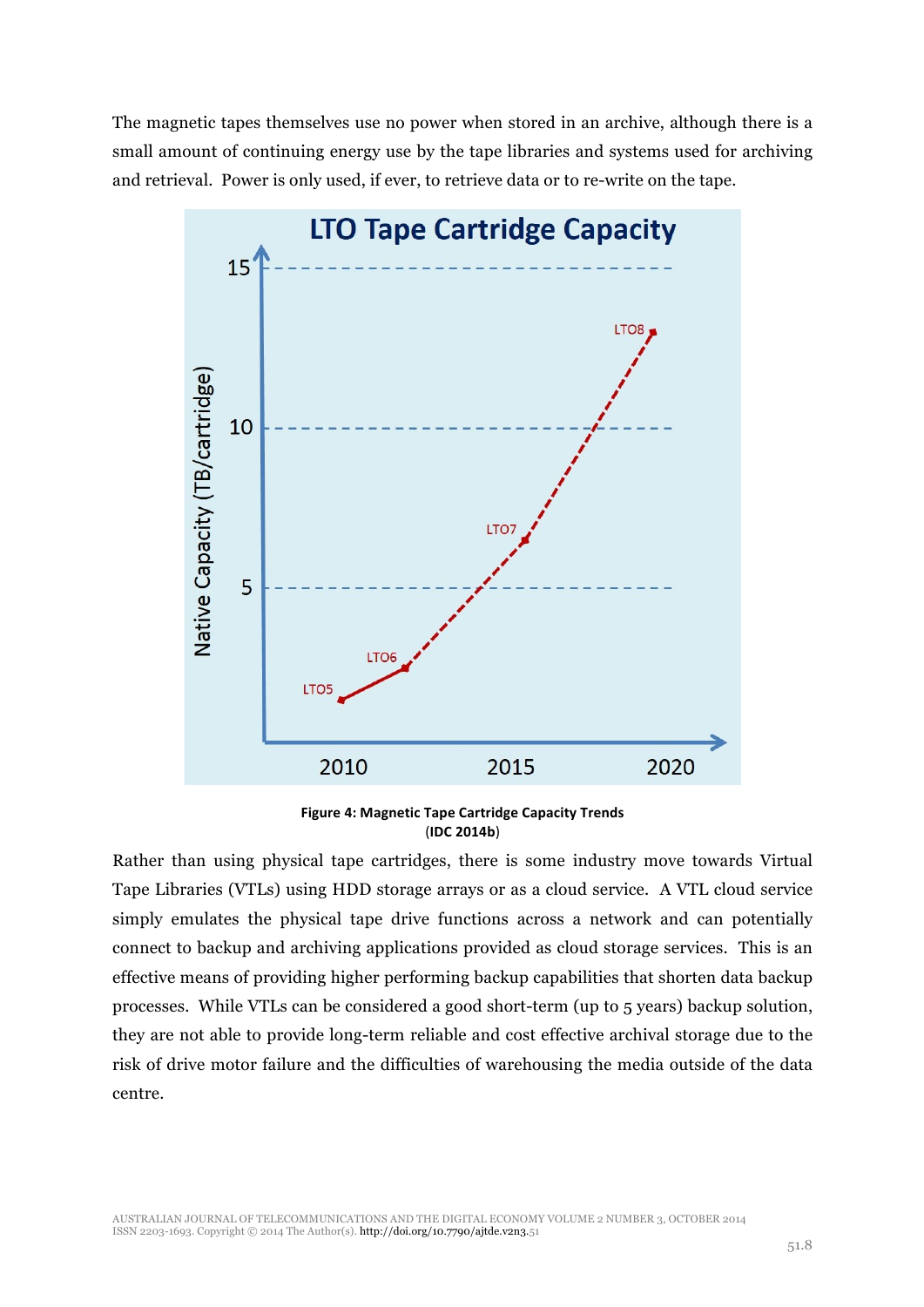## **Optical Disk**

Optical disk technologies provide a means to archive data that is infrequently accessed (e.g. in years, if at all) and needing a long lifespan (e.g. 50 to 1,000 years!). Optical storage media is more durable than tape (which needs to be spooled backwards and forwards) and offers greater read performance for the retrieval of individual files. Similar to tape, its relatively low density, portable media format is reliant on robotic, automated media retrieval systems to store large volumes of data and to retrieve it when required. When stored in an archive, optical disks require no power. If the disk is required for reading, power is then consumed as part of the retrieval, reading and replacement in the archive.

Large-scale automated disk retrieval systems are still in development. Most recently, Facebook has developed an open source prototype optical disk storage solution (Broadkin 2014), which uses more than 10,000 100-GB Blu-ray disks to store a petabyte of archival data. This prototype is estimated to be 50% cheaper than HDD archival storage and 80% more energy efficient.

Latest generation BD-XL Blu-ray media is able to store up to 128 GB of data in 4 optical layers on a 120 mm diameter disk (StorageNewsletter 2014a). A higher density format of 300 GB is due to be available in 2015 and 500 GB and 1 TB formats are under development. Compared to current generation magnetic tape, optical disks are lower in physical data density but do offer much greater archival longevity. It is expected that optical disk technology will eventually supersede magnetic tape as the preferred archival data storage media.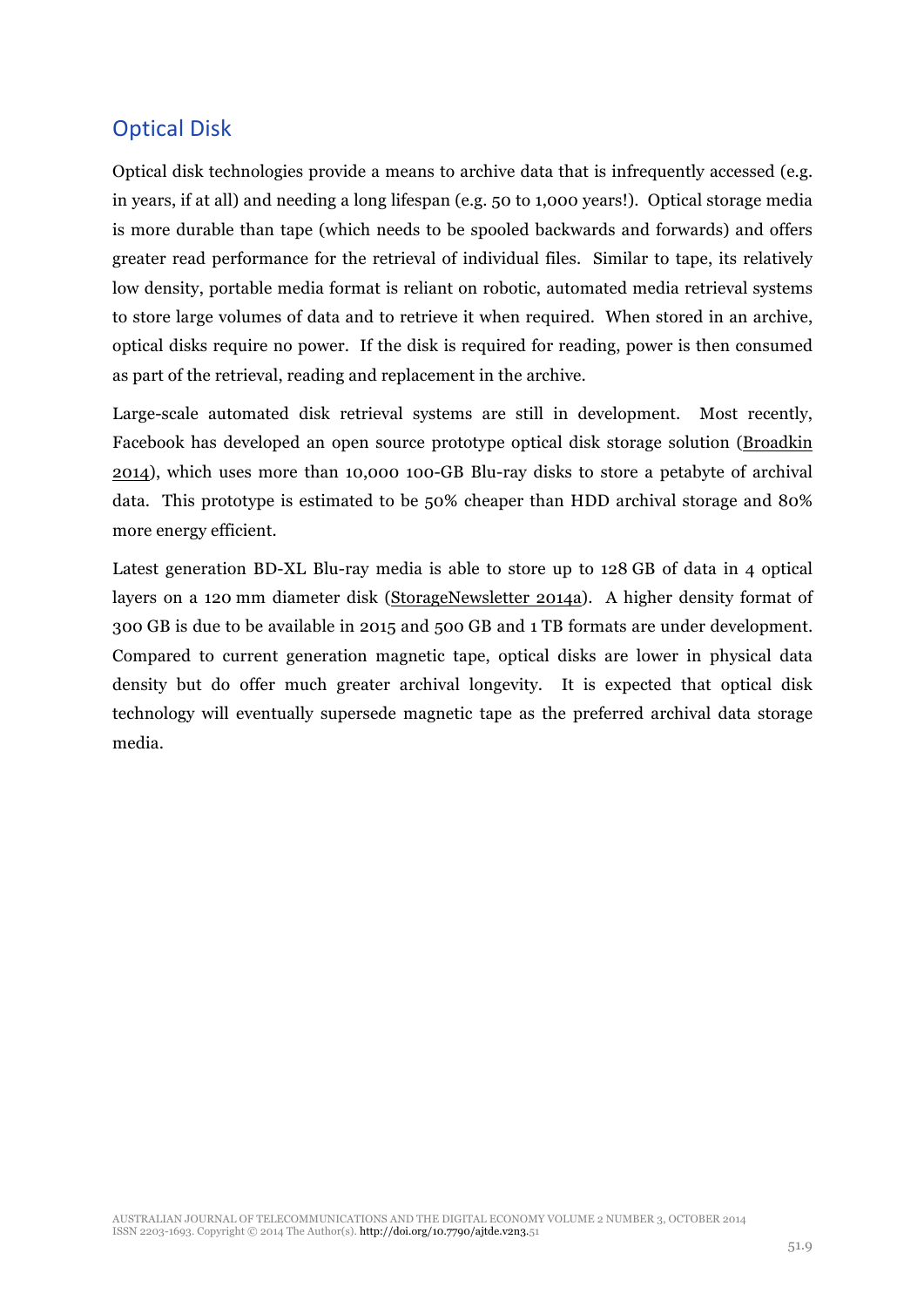

**Figure 5: Optical Disk Capacity and Technology Trends** (**Storage Newsletter 2014a**)

## Technology Summary

HDDs will remain the most cost effective, reliable and highest density means to store large volumes of online and near online data for the period to 2020. SSDs, while offering both performance and energy saving benefits (in terms of bytes delivered), will likely remain expensive when compared to HDDs. Beyond 2020, it is possible SSD acquisition costs will approach (but not necessarily be less than) those of HDDs, justifying their general purpose deployment with benefits in performance, physical data density and energy saving.

## **Storage Tiers**

The deployment of storage tiers recognises that the need for data availability depends on the data itself and changes over time. Some data must be immediately available; much active data must be stored where it can be retrieved in milliseconds; and archival data may only require retrieval in days or weeks. Data is often perceived as migrating over time from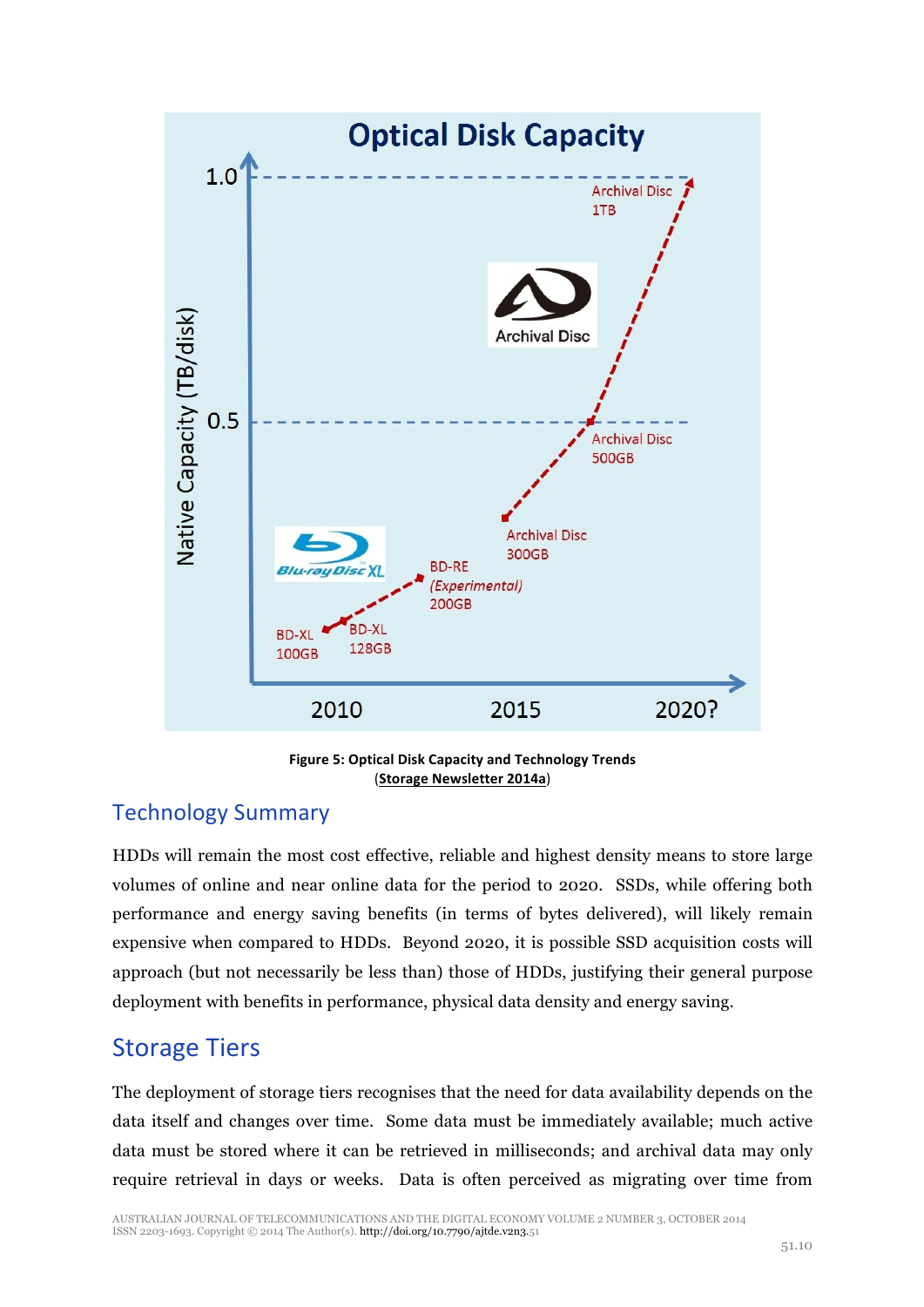immediate availability (in tier 0 or tier 1) through intermediate availability (tiers 2, 3 etc.) to archival storage (tier 4). There are a number of definitions of storage tiers (Latamore 2012).

For the purpose of describing energy consumption, we define six tiers of data storage, as follows:

- Tier 0. Implemented using SSD, this tier is used for data required near 'instantaneously'. This may be data in a cache or data replicated for on-demand and multi-stream availability.
- Tier 1. Implemented using high-performance HDD or SSHD, this tier is also for data required with low latency. The data is most likely cached or replicated from a main data store or may be intermediate storage in an online process.
- Tier 2. Implemented using high-capacity HDD, this is where most online business or process data resides. This data is readily available but with higher latency than the lower-numbered, higher performing tiers 0 and 1.
- Tier 3. This tier is implemented using MAID or other near-online HDD technologies. The data can be retrieved and made available online but with greater latency of seconds to tens of seconds. Data in this tier has mostly aged and is less likely to be required for day-to-day operations. HDD MAID provides good backup and is an intermediate step towards long-term archive. It is not a replacement for removable media (cannot be moved out of the data centre) and not a medium that is reliable beyond the short term (i.e. the 5 to 6 year lifetime of a HDD).
- Tier 4. This tier is implemented in removable media such as tape or optical disk. It can be retrieved in minutes or longer, either by robotic systems or human intervention. The data is essentially offline until it is required.
- Tier 5. This tier is implemented in tape or optical disk. The media have been removed to long-term storage and are not immediately retrievable, but are available as an archive from a warehouse outside of the data centre. Retrieval may take days or weeks.

These tiers are depicted in Figure 6, where it is also noted that:

- The cost of storage increases as one proceeds to lower-numbered (more immediate) tiers;
- Data lifetime and retrieval times increase with the tier number;
- The energy efficiency of the storage technologies generally increases with tier number.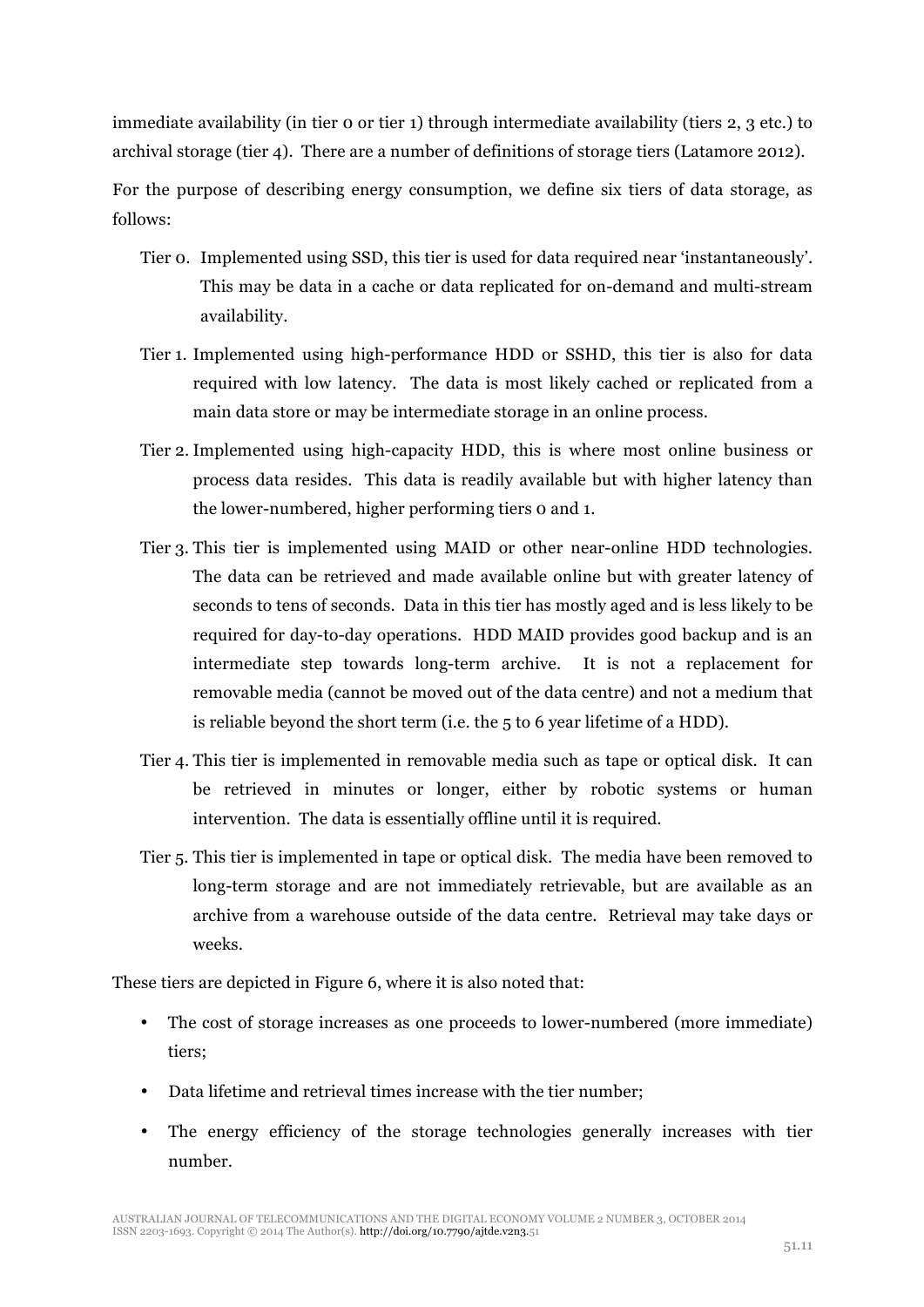

**Figure 6: Data Storage Hierarchy** 

In addition to the storage technology itself, a data centre requires other features, such as a storage system array and associated management processes to catalogue and tag the data. In Table 1, which summarises this study's estimated energy efficiency of the various data storage tiers, an overhead of 20% of the storage energy has been included to account for these system array and data management overheads.

| <b>Tier</b>           | 2013                                   | 2020                                          |
|-----------------------|----------------------------------------|-----------------------------------------------|
|                       | Average Energy<br>Efficiency<br>(W/TB) | <b>Average Energy</b><br>Efficiency<br>(W/TB) |
| 0. SSD                | 3.0                                    | 1.0                                           |
| 1. Hi-performance HDD | 15.0                                   | 2.0                                           |
| 2. Capacity HDD       | 12.8                                   | 2.7                                           |
| 3. MAID HDD           | 3.2                                    | 0.2                                           |
| 4. Removable          | 0.1                                    | 0.01                                          |

#### Table 1: Average Energy Efficiency of Data Storage Tiers for this Study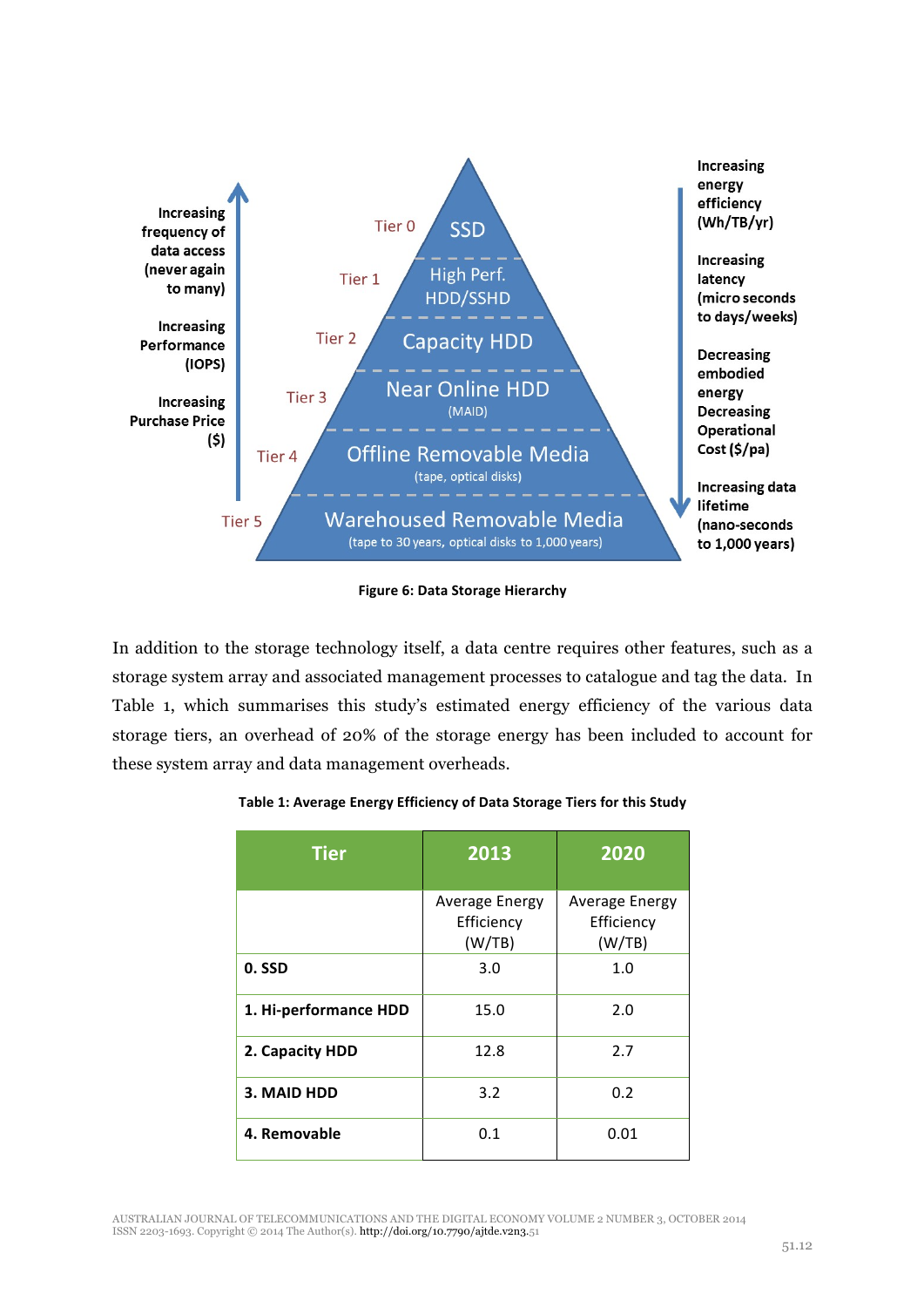## Energy Consumption 2013 to 2020

There has been little study and detailed modelling to date of data storage energy consumption in global data centres (GDCs). Data centre studies, such as Koomey (2011) and more recently Van Heddeghem (2014), have used a top-down approach using IDC estimated physical server volumes and data centre Power Usage Effectiveness (PUE – the ratio of total data centre power to total ICT equipment power) metrics to calculate total GDC energy use. Koomey (2011) acknowledges that data storage, and network, "are treated at a very high level". Challenges with further extrapolating Koomey include the continued move of physical compute capacity to virtualised compute capacity. While more applications may be running on the same physical server, there will nonetheless be a greater number of disparate and potentially large data sets not directly aligned with physical server counts or types.

Data centre energy consumption forecasting for the GeSI Smarter 2020 study (GeSI 2012) has used Koomey (2011) as the basis for its 2011 baseline and forecast for 2020. As such, future forecasts of data storage energy consumption have followed the growth in overall data centre energy consumption (or vice versa). While this might be achievable (and desirable), the exponential data universe growth described in EMC (2014) would suggest the future mix of data storage technologies will need to change substantially to include a much larger proportion of offline "cold" data storage (i.e. tape, optical disk and MAID), in order to avoid significant increases in global data centre energy requirements. A key element of this study is the modelling of GDC data storage capacity in isolation from overall compute capacity growth.

Rather than repeating the top-down approaches, we have worked bottom up, based on the following forecasts:

- The forecast of the total size of the digital universe (IDC 2014a);
- The proportion of this data residing in data centres based on forecast shipped HDD capacity (Seagate 2014a); and
- A varying proportion of data storage technology types within each tier in particular the capacity tiers 2 (HDD), 3 (MAID), and 4 (magnetic tape, optical disk).

Our analysis starts by establishing a credible 2013 baseline based on the following assumptions:

- Approximately 40% (Seagate 2014a) of the 4.4 ZB Digital Universe was stored in data centres in 2013;
- 1% of all data centre data storage is SSD;
- 5% of data centre data storage is high-performance HDD;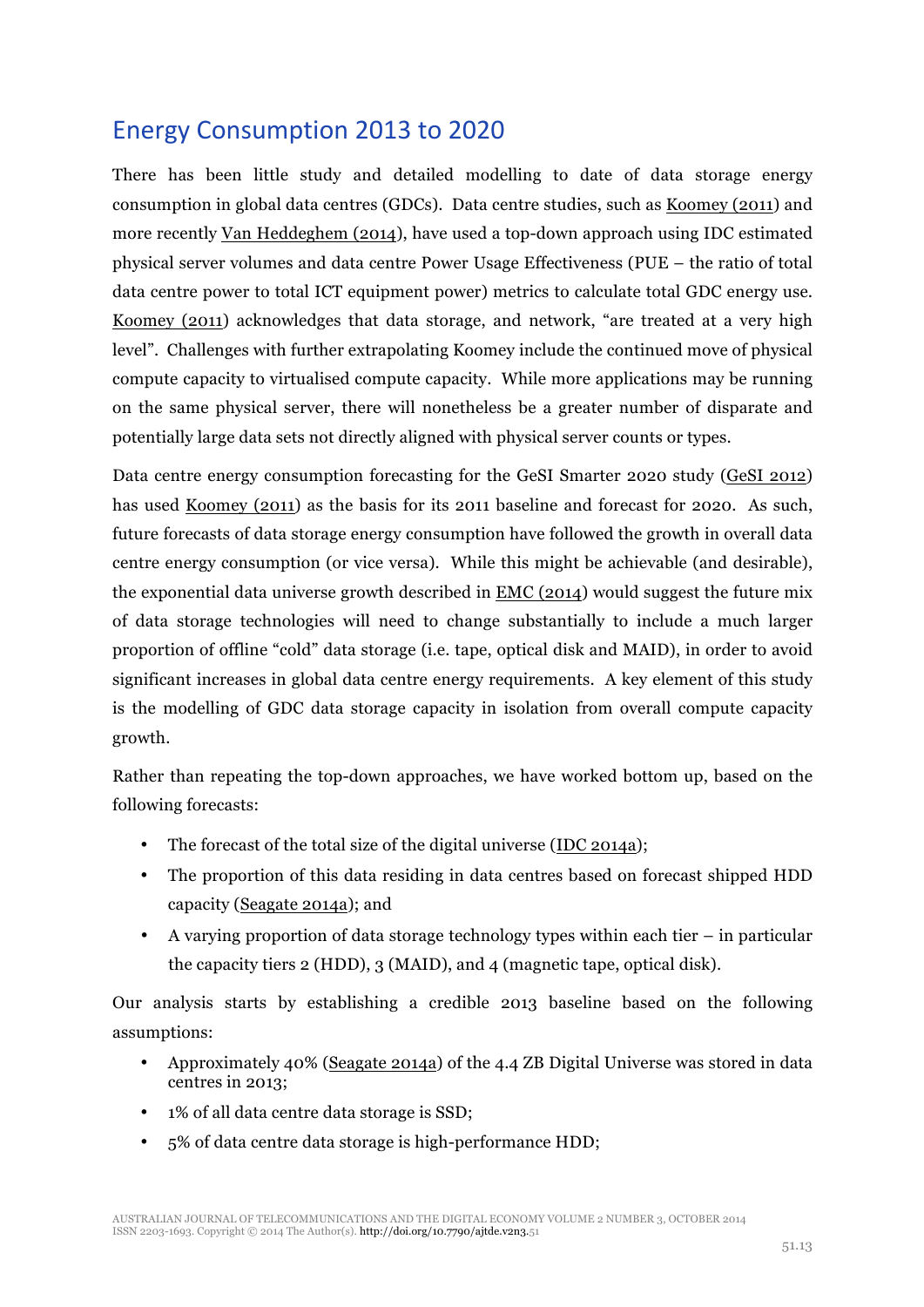- 64% of data centre data is stored on capacity HDDs of under 6 TB per unit, but predominantly 2 TB or less;
- 0% (or insignificantly little) of all data in data centres is stored on MAID HDD;
- 30% of all data stored in data centres is stored on removable media (i.e. largely tape);
- An average PUE of 1.65 in 2013 (Uptime 2013) and estimated average PUE of 1.38 in 2020 based on a -2.5% CAGR (GeSI 2012);
- All data forecast in the 2020 Digital Universe is preserved i.e. no purging.

From the 2013 baseline, five future 2020 scenarios were developed to test outcomes dependent on the growth of data in the data centre and the data storage technology mix across tiers. The scenarios are described in Table 2.

| <b>Scenario</b>                                    | <b>Description</b>                                                                                                                                                                                                                                                                                                                 |                                                                | <b>Global Data Centres</b>                               |
|----------------------------------------------------|------------------------------------------------------------------------------------------------------------------------------------------------------------------------------------------------------------------------------------------------------------------------------------------------------------------------------------|----------------------------------------------------------------|----------------------------------------------------------|
|                                                    |                                                                                                                                                                                                                                                                                                                                    | <b>Proportion of</b><br><b>Digital Universe</b><br>in 2020 (%) | <b>Data Centre</b><br><b>Storage Growth</b><br>2013-2020 |
| 1.<br>"Business<br>as usual<br>(BAU)<br>Continues" | Data centre data storage capacity grows in proportion<br>with overall data growth (i.e. percentage of the digital<br>universe in the data centre does not change).<br>Distribution across technology tiers does not change,<br>excepting some foreshadowed increase in the use of<br>MAID for near-online data storage and backup. | 40%                                                            | 1000%                                                    |
| 2.<br>"GeSI 20x"                                   | Data storage within the data centre grows 20 fold<br>between 2011 and 2020 (GeSI 2012) - i.e. ~818%<br>between 2013 and 2020.<br>Distribution across technology tiers does not change,<br>excepting some foreshadowed increase in the use of<br>MAID for near-online data storage and backup.                                      | 33%                                                            | 818%                                                     |
| 3.<br>"BAU 60%"                                    | Distribution across technology tiers does not change,<br>excepting some foreshadowed increase in the use of<br>MAID for near-online data storage and backup.                                                                                                                                                                       |                                                                |                                                          |
| 4.<br>"Improved"                                   | Distribution across technology tiers increases [i] near<br>online (tier 3) data-storage to 20%, and [ii] offline (tier 4)<br>data storage to 40%, of total data centre data storage<br>capacity.                                                                                                                                   | 60%                                                            | 1500%                                                    |
| 5.<br>"Best<br>Likely"                             | Distribution across technology tiers increases [i] near<br>online (tier 3) data-storage to 22%, and [ii] offline (tier 4)<br>data storage to 50%, of total data centre data storage<br>capacity.                                                                                                                                   |                                                                |                                                          |

#### Table 2: Description of 5 Potential Scenarios for 2020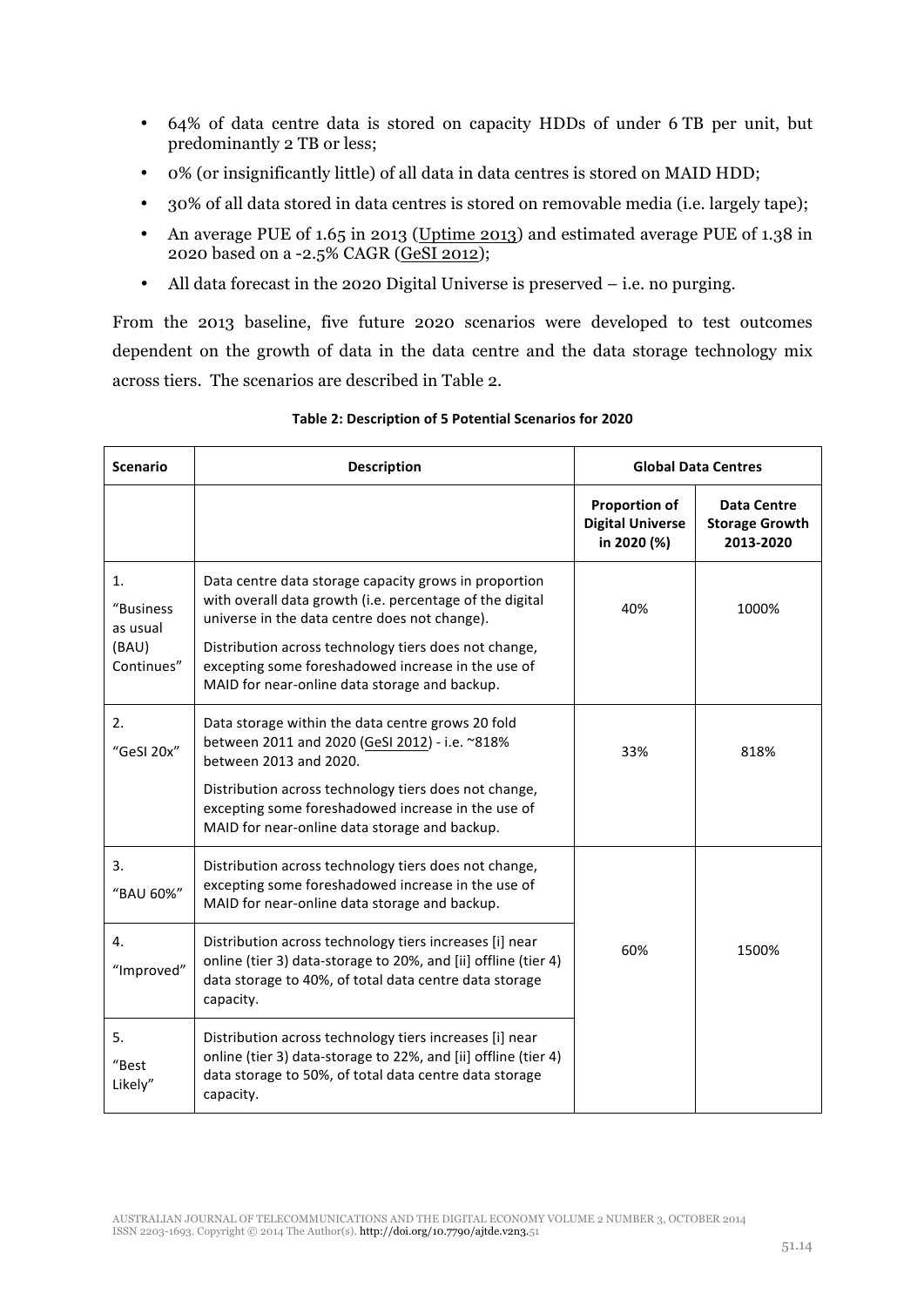## Scenarios with lower growth of data centre storage

In the first two scenarios, the data storage capacity of data centres grows at the same rate, or less than, the growth of the digital universe overall.

**"BAU Continues" Scenario 1:** With GDC data storage capacity growing in line with the overall growth in the digital universe, but still at 40% of the forecast total, total GDC storage power consumption grows from an estimated 15.8 GW in 2013 to 26.8 GW in 2020, an increase of 11.0 GW (or about 11 nuclear power stations): in other words, a 70% increase in power for a 1000% increase in data stored. Compared to the GDC power consumption forecast in the GeSI Smarter 2020 (GeSI 2012) study, data storage power consumption would then be 49% of forecast total GDC power (480 TWh p.a.) and 68% of forecast GDC ICT infrastructure power.

**"GeSI 20x" Scenario 2:** In this scenario, data storage in data centres grows 20-fold from 2011 to 2020: from an estimated 0.27 ZB of data in data centres in 2011 (40% of 1.8 ZB – IDC 2011b), through 1.76 ZB in 2013, to 14.4 ZB in 2020. For the period from 2013 to 2020, a further 818% GDC data storage growth would occur, lagging the overall growth (1000%) of the digital universe. We estimate that the percentage of the digital universe in GDCs would decline in percentage terms from 40% to 33% of all data. Compared to the GDC power consumption forecast in the GeSI Smarter 2020 (GeSI 2012) study, data storage power consumption would then be 40% of forecast total GDC power and 58% of forecast GDC ICT infrastructure power. This scenario may come about if data remains highly distributed and the take-up of cloud-based services abates.

We have not estimated the power required to store the data outside data centres. If much of this data were held in offline storage or, indeed, the distribution of data led to an eventual natural attrition of low-value data (through lack of technology migration, reliable backup and no redundancy), then this scenario may be desirable from an energy perspective.

### Scenarios with higher growth of data centre storage

Scenarios 3 to 5 all assume GDC data storage growth from 40% of the 2013 digital universe to 60% of the 2020 digital universe. As shown in Figure 7, scenario to scenario we have estimated that there would be a growing proportion of data stored on near-idle (Tier 3 MAID) or idle (Tier 4 removable) storage.

Estimated data storage power is then calculated and compared for each scenario, as shown in Figure 8.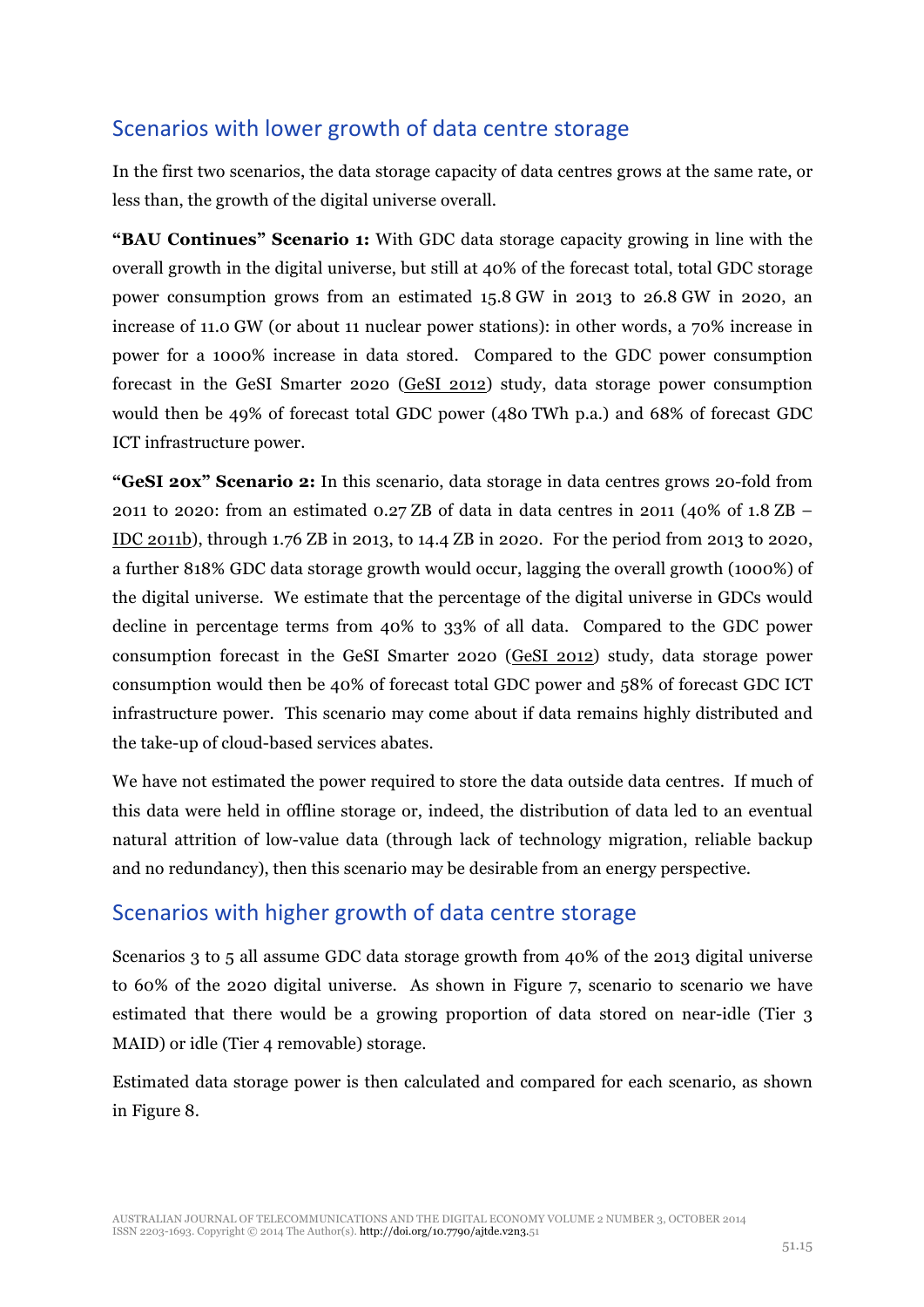

**Figure 7: Global Data Centre Data Storage Tiering Capacities by Scenario 2020**



Figure 8: Global Data Centre Data Storage Power Growth by Scenario 2013-2020

AUSTRALIAN JOURNAL OF TELECOMMUNICATIONS AND THE DIGITAL ECONOMY VOLUME 2 NUMBER 3, OCTOBER 2014<br>ISSN 2203-1693. Copyright © 2014 The Author(s). **http://doi.org/10.7790/ajtde.v2n3**.51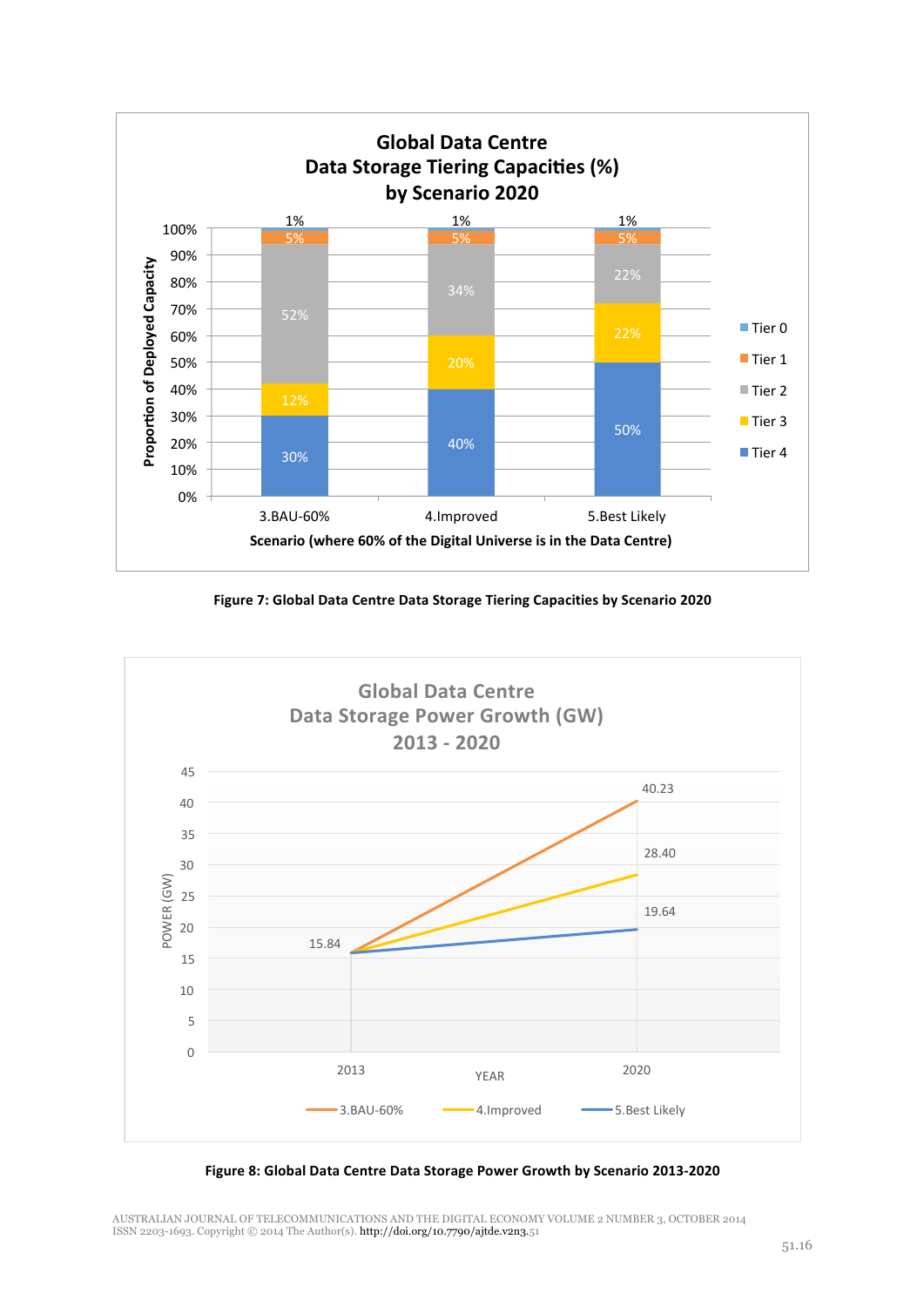**"BAU-60%" Scenario 3:** With GDC data storage capacity growing up to 60% of the digital universe and the proportion of data stored on idle media unchanged from 2013, total GDC data storage power consumption grows from an estimated 15.8 GW in 2013 to 40.2 GW in 2020, an increase of 24.4 GW: in other words, a 154% increase in power for a 1500% increase in data stored. Compared to the GDC power consumption forecast in the GeSI Smarter 2020 (GeSI 2012) study, data storage power consumption would then be an unrealistic 73.4% of forecast total GDC power (480 TWh p.a.) and 106.6% of forecast ICT infrastructure power. Under this scenario, GeSI Smarter 2020 GDC power estimates would need to be revised substantially upwards.

**"Improved" Scenario 4:** With GDC data storage capacity growing up to 60% of the digital universe and 60% (20% MAID, 40% Removable) of GDC data stored on idle media, total GDC data storage power consumption grows from an estimated 15.8 GW in 2013 to 28.4 GW in 2020, an increase of 12.6 GW. This would represent a more modest 79% increase in power for the same 1500% increase in data stored. Compared with the GeSI Smarter 2020 (GeSI 2012) study, data storage power consumption would then be 51.8% of forecast total GDC power and 75.3% of forecast ICT infrastructure power. Under this more archivefocussed scenario, GeSI Smarter 2020 GDC power estimates are still expected to be a challenging target and will in all likelihood be exceeded.

**"Best Likely" Scenario 5:** With GDC data storage capacity growing up to 60% of the digital universe and 72% (22% MAID, 50% Removable) of GDC data stored on idle media, total GDC data storage power consumption grows from an estimated 15.8 GW in 2013 to 19.6 GW in 2020, an increase of 3.8 GW. This 24% increase in power for a 1500% increase in data stored assumes much of the generated data quickly loses its value and is rarely (if ever again) required after a short period of time. Compared with the GeSI Smarter 2020 (GeSI 2012) study, data storage power consumption would then be 35.8% of forecast total GDC power (480 TWh p.a.) and 52.1% of forecast ICT infrastructure power. Under this scenario, which strongly emphasises data archiving, GeSI Smarter 2020 GDC power estimates can be achieved, assuming also that ongoing improvements in compute and network infrastructure energy efficiency will occur. With more data on idle storage, the data management overhead, which itself requires compute and network resources, should also be reduced.

## **Conclusion**

We have shown in this paper that there is *some* hope for containing the growth in use-phase energy required for data storage in data centres. Our calculations suggest that a "business as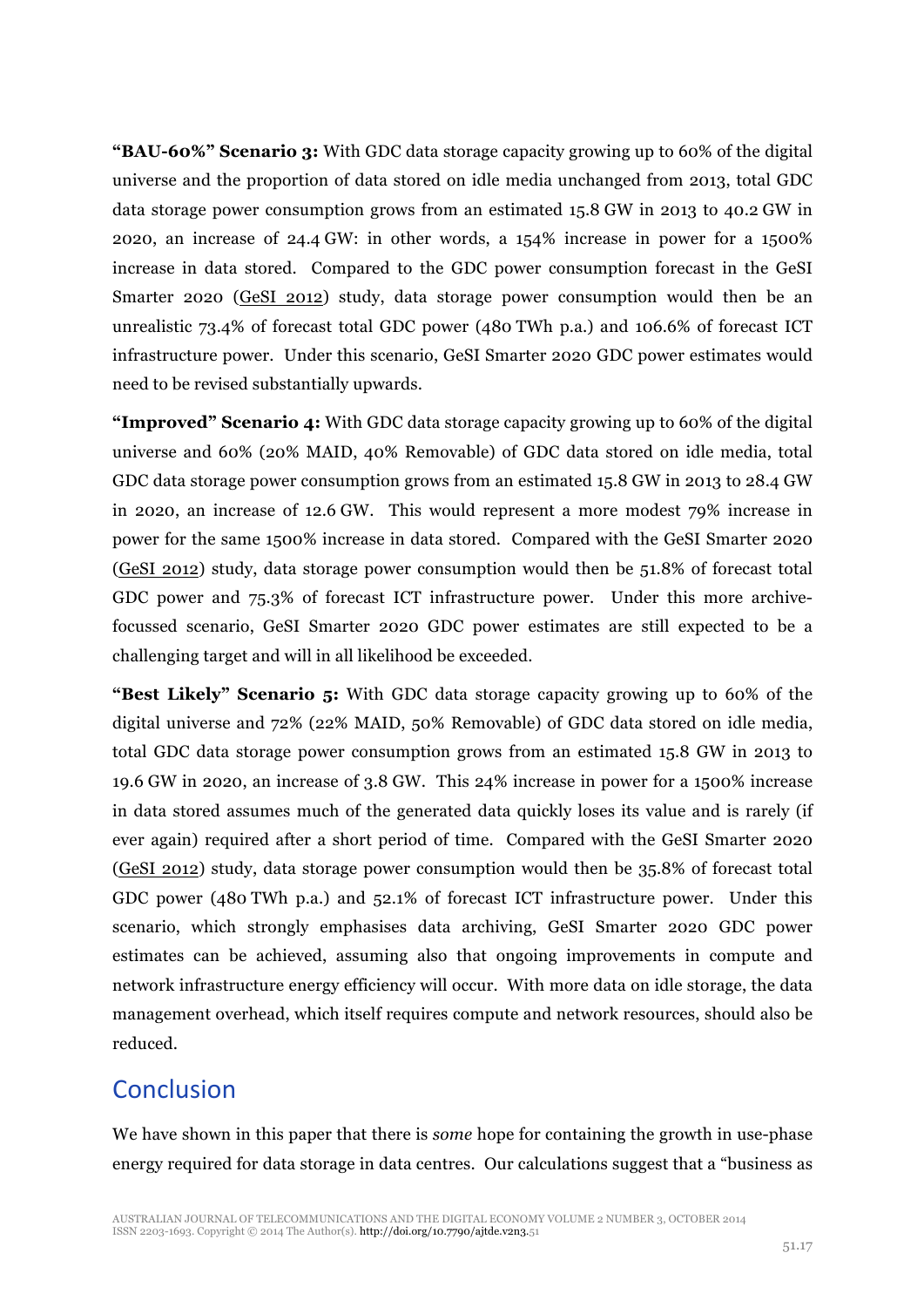usual" approach would lead to growth in energy use for data storage in data centres of 79% in the face of a tenfold growth (1000%) in total data storage and a continuing growth in cloud storage. On the other hand, if more aggressive data archiving to offline storage were to be implemented, data centre energy for data storage would grow by only 24%. While this is beneficial, it still means that energy use is increasing rapidly, which will eventually be unsustainable.

All these estimates are, of course, hedged about with uncertainty. We have taken as our baseline the IDC estimate (IDC 2014a) for growth of the "digital universe" to 2020. Taking a bottom-up approach to the technology used for storage in data centres, we have been able to compare our calculated energy use with the top-down figures from the GeSI Smarter 2020 (GeSI 2012) study. The comparison suggests that the energy growth forecast by GeSI is achievable, but only if significant volumes of data is moved to offline "cold" storage. The common assumption that all useful data will be available instantly online for all time is not sustainable nor realistically achievable.

Our figures, too, are in some ways optimistic. Not all data will be held in energy-optimised data centres. Even in 2020, it is likely (Seagate 2014a) that about 40% of data storage will be outside data centres. This storage will be a mix of old and new technologies embedded in consumer electronics, for example, and will unnecessarily consume significant amounts of energy. Further work is required to determine the best trade-off between energy use for storage (in data centres and elsewhere), for computing and for communications. It is likely that the best mix will be service-dependent.

As is described elsewhere (Lambrechts 2014), good information lifecycle management practices can mitigate the need for ever greater data storage; especially when data is purged at the end of its useful lifecycle. For the data that remains in storage, there needs to be a clear division between that which should be available online and that which could be stored in long-term, less accessible cold storage. Essentially, there has to be a realisation that online data storage comes with a significant, ongoing cost: a trade-off between energy use and immediacy of access needs to be made.

It should be noted, too, that we have considered only use-phase energy. There is, in addition, significant energy used in the manufacture, shipping and disposal of storage equipment – the so-called embodied energy. Fortunately, the smaller footprint of future storage technologies suggests that the embodied energy per byte may decrease. A full analysis of this issue would be a significant study in itself.

Ever increasing data storage remains a key issue for future IT and communications services. Barring some unknown and unlikely breakthrough technologies, it is essential that better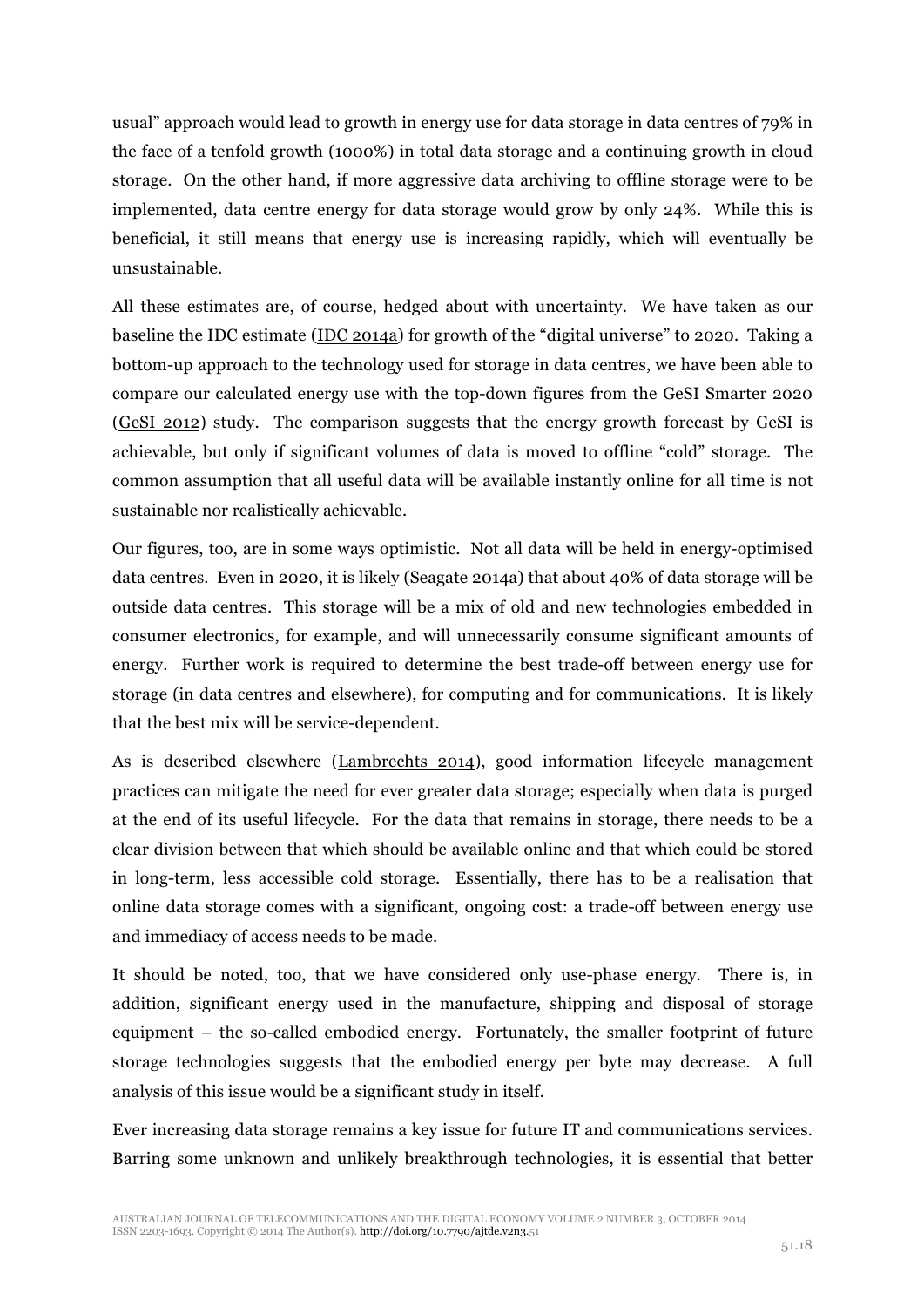data management practices, clear service-dependent judgement about the need for online storage, and judicious use of energy-efficient technologies are all used to provide a sustainable future for data storage.

## References

Brodkin, Jon. 2014. Why Facebook thinks Blu-ray discs are perfect for the data center – February 1, 2014

http://arstechnica.com/information-technology/2014/01/why-facebook-thinks-blu-raydiscs-are-perfect-for-the-data-center/, retrieved August 8, 2014.

- Electronista. 2013. Western Digital ships first helium-filled 6TB 3.5-inch hard drives http://www.electronista.com/articles/13/11/04/new.drives.increase.data.density.lower.o perating.temperatures/, retrieved August 8, 2014.
- EMC. 2012. EMC, VNX and Energy Efficiency, EMC Whitepaper March 2012, available at http://www.emc.com/collateral/hardware/white-papers/h10525-vnx-energy-efficiencieswp.pdf, retrieved August 8, 2014.
- EMC. 2014. EMC Digital Universe Study, Interactive Report with research and analysis by IDC – April 9, 2014, http://www.emc.com/leadership/digital-universe/index.htm, retrieved August 8, 2014.
- Gartner. 2012. Gartner Says the Personal Cloud Will Replace the Personal Computer as the Center of Users' Digital Lives by 2014, Gartner Newsroom - Press Release March 12, 2012, http://www.gartner.com/newsroom/id/1947315, retrieved August 8, 2014.
- GeSI. 2012. Smarter 2020: The Role of ICT in Driving a Sustainable Future, GeSI Report published December, 2012, http://gesi.org/SMARTer2020, retrieved August 8, 2014.
- HGST. 2013. HGST Ships 6TB Ultrastar He6 Helium-filled Drives for High-density, Massive Scale-out Data Center Environments – Press Release November 4, 2013, http://www.hgst.com/press-room/press-releases/hgst-ships-6TB-Ultrastar-HE6-heliumfilled#sthash.jrL54MC3.dpuf, retrieved August 8, 2014.
- IDC. 2011a. Extracting Value from Chaos, IDC paper sponsored by EMC June 2011, http://australia.emc.com/collateral/analyst-reports/idc-extracting-value-from-chaosar.pdf, retrieved August 8, 2014.
- IDC. 2011b. The 2011 IDC Digital Universe Study, IDC paper sponsored by EMC June 2011, http://www.emc.com/collateral/about/news/idc-emc-digital-universe-2011 infographic.pdf.
- IDC. 2014a. The Digital Universe of Opportunities: Rich Data and the Increasing Value of the Internet of Things (#IDC\_1672), IDC Whitepaper sponsored by EMC – April, 2014.

IDC. 2014b. New Possibilities for Tape Storage in the Age of Cloud and Big Data, IDC paper sponsored by Fujifilm – February 2014 http://www.fujifilmusa.com/products/tape\_data\_storage/case\_studies/pdf/IDC\_WP\_N ew\_Possibilities\_for\_Tape\_Storage.pdf

- Komorowski, Matthew. 2014. A History of Storage Cost (update), http://www.mkomo.com/cost-per-gigabyte-update, retrieved August 8, 2014.
- Koomey, J.G. 2011. Growth in data center electricity use 2005 to 2010, http://www.analyticspress.com/datacenters.html, retrieved August 8, 2014.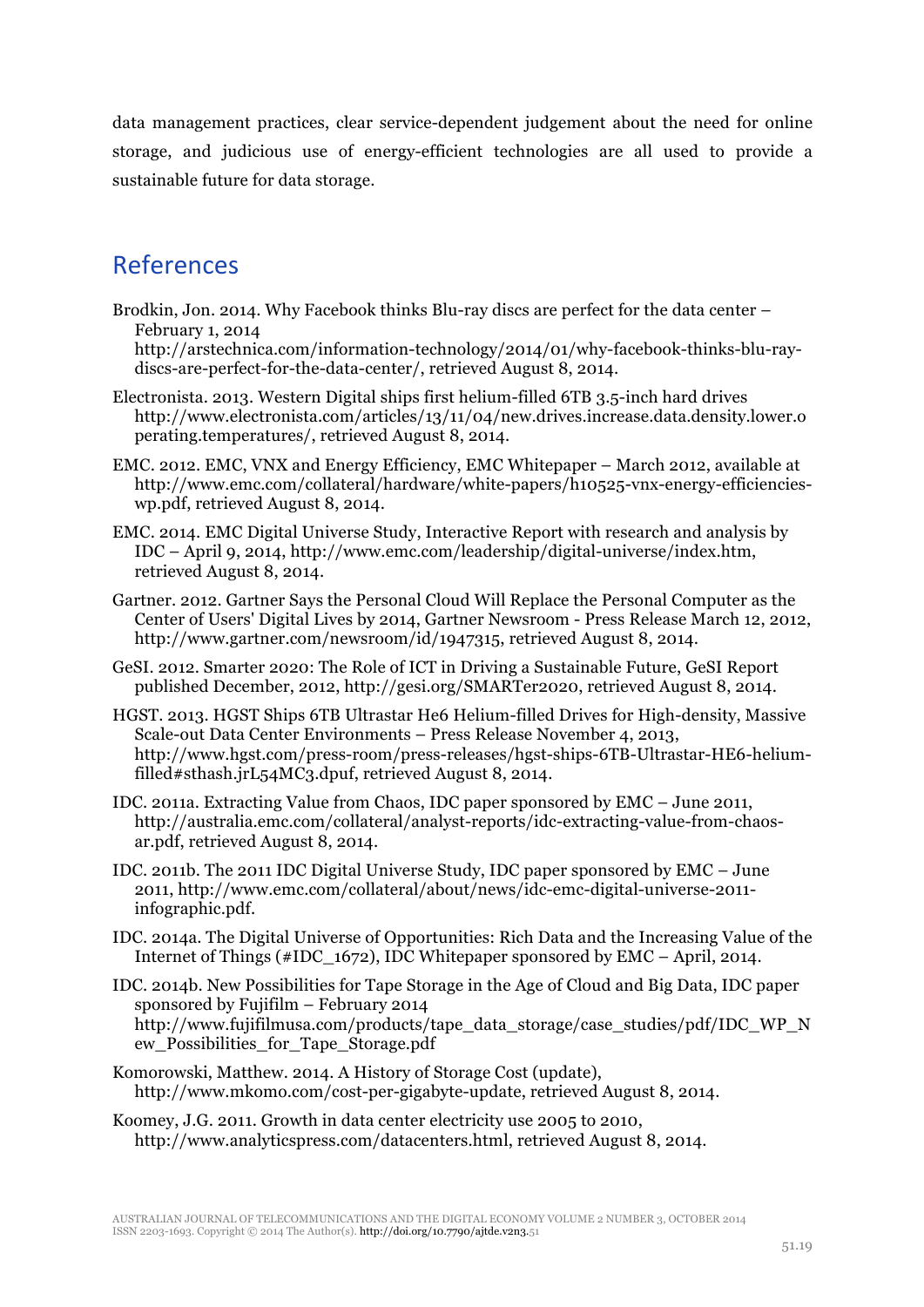Lambrechts, Jan. 2014. 'Information Lifecycle Governance (ILG): Maximise data value, reduce data growth, cost and risk'. *Australian Journal of Telecommunications and the Digital Economy*, Vol 2 No 3.

Latamore, Bert. 2012. Five Tier Storage Model, http://wikibon.org/wiki/v/Five\_Tier\_Storage\_Model, retrieved July 30, 2014.

Merian, Lucas. 2013. New hard drive tech will help Seagate crack 5TB barrier in 2014, 20TB in 2020, http://www.pcworld.com/article/2048586/new-hard-drive-tech-will-helpseagate-crack-5tb-barrier-in-2014-20tb-in-2020.html, retrieved July 28, 2014.

Seagate. 2014a. Seagate Storage & Application Guide, Seagate Technology Whitepaper - February 18, 2014, http://searchstorage.rl.techtarget.com.au/detail/RES/1392289185\_291.html, retrieved August 8, 2014.

- Seagate. 2014b. Seagate Ships World's Fastest 6TB Drive For Scale-out, Cloud-based Data Centers – Press Release April 7, 2014, http://www.seagate.com/about/newsroom/pressreleases/Seagate-ships-worlds-fastest-6TB-drive-enterprise-capacity-pr-master/, retrieved August 8, 2014.
- Seagate. 2014c. Seagate 1200 SSD Data Sheet, http://www.seagate.com/wwwcontent/product-content/ssd-fam/1200-ssd/en-us/docs/1200-ssd-ds1781-4-1310us.pdf, retrieved August 8, 2014.
- Seagate. 2014d. Seagate Ships World's First 8TB Hard Drives Press Release August 26, 2014, http://www.seagate.com/about/newsroom/press-releases/Seagate-ships-worldsfirst-8TB-hard-drives-pr-master/, retrieved September 8, 2014.
- SGI. 2010. Enterprise MAID Quick Reference Guide Published 2010. http://www.sgi.com/pdfs/4213.pdf, retrieved August 8, 2014.
- StorageNewsletter. 2014a. Panasonic and Sony Define Archival WORM Disc at 300GB March 12, 2014. http://www.storagenewsletter.com/rubriques/optical/panasonic-andsony-define-archival-worm-disc-at-300gb/, retrieved August 8, 2014.
- Storage Review. 2014. Seagate Enterprise Turbo SSHD Review, Storage Review Enterprise Lab – February 14, 2014, http://www.storagereview.com/seagate\_enterprise\_turbo\_sshd\_review, retrieved August 8, 2014.
- Uptime Institute. 2013. 2013 Data Center Industry Survey, available at http://uptimeinstitute.com/2013-survey-results (subscription required), retrieved August 10, 2014.
- Van Heddeghem, W, Lambert, S, Lannoo, B, Colle, D, Pickavet, M, Demeester, P. 2014. Trends in worldwide ICT electricity consumption from 2007 to 2012, *Computer Communications Journal* 50 (2014) 64–76, http://www.internetscience.eu/publication/789, retrieved August 8, 2014.
- Walter, Chip. 2005. 'Kryder's Law'. Scientific American, August. http://www.scientificamerican.com/article/kryders-law/, retrieved July 28, 2014.
- Zwolenski, Matt & Weatherill, Lee. 2014. 'The Digital Universe: Rich Data and the Increasing Value of the Internet of Things', *Australian Journal of Telecommunications and the Digital Universe*, Vol 2 No 3.